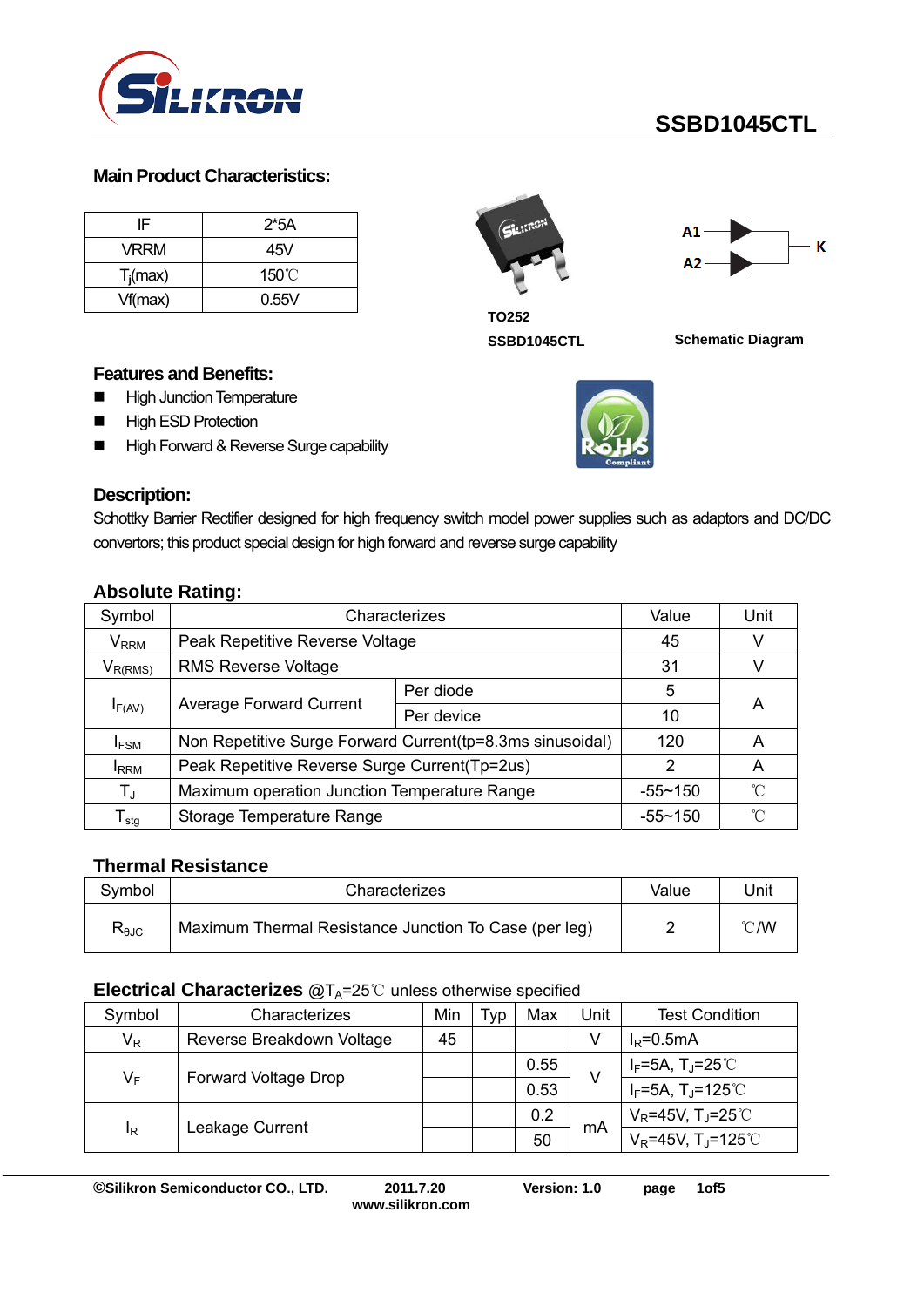

# **SSBD1045CTL**

**I-V Curves:** 





**Figure 1**:**Typical Forward Characteristics Figure 2**:**Typical Capacitance Characteristics** 



**Figure 3**:**Typical Reverse Characteristics**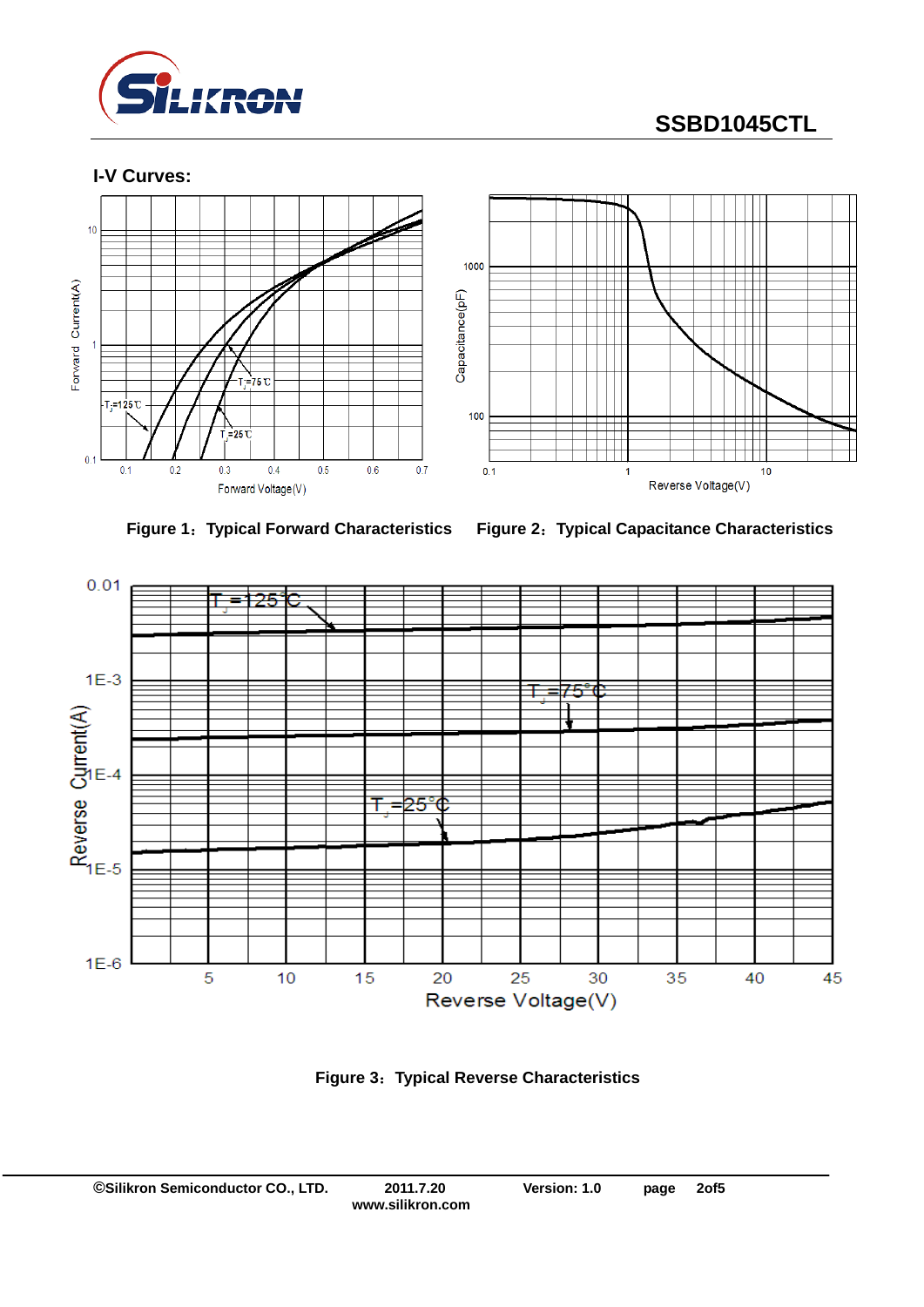

# **SSBD1045CTL**

# **Mechanical Data**:

**TO252:** 







| <b>Symbol</b> | <b>Dimension In Millimeters</b> |       | <b>Dimension In Inches</b> |       |  |
|---------------|---------------------------------|-------|----------------------------|-------|--|
|               | Min                             | Max   | Min                        | Max   |  |
| А             | 2.200                           | 2.400 | 0.087                      | 0.094 |  |
| <b>B2</b>     | 5.270                           | 5.330 | 0.207                      | 0.210 |  |
| с             | 0.450                           | 0.600 | 0.018                      | 0.024 |  |
| D             | 6.000                           | 6.200 | 0.236                      | 0.244 |  |
| Е             | 6.500                           | 6.700 | 0.256                      | 0.264 |  |
| е             | 2.290                           |       | 0.090                      |       |  |
| G             | 4.580                           |       | 0.180                      |       |  |
| н             | 9.600                           | 9.800 | 0.378                      | 0.386 |  |
| L2            | 1.050                           | 1.150 | 0.041                      | 0.045 |  |
| F             | 1.400                           | 1.600 | 0.055                      | 0.063 |  |
| κ             | 0.650                           | 0.850 | 0.026                      | 0.033 |  |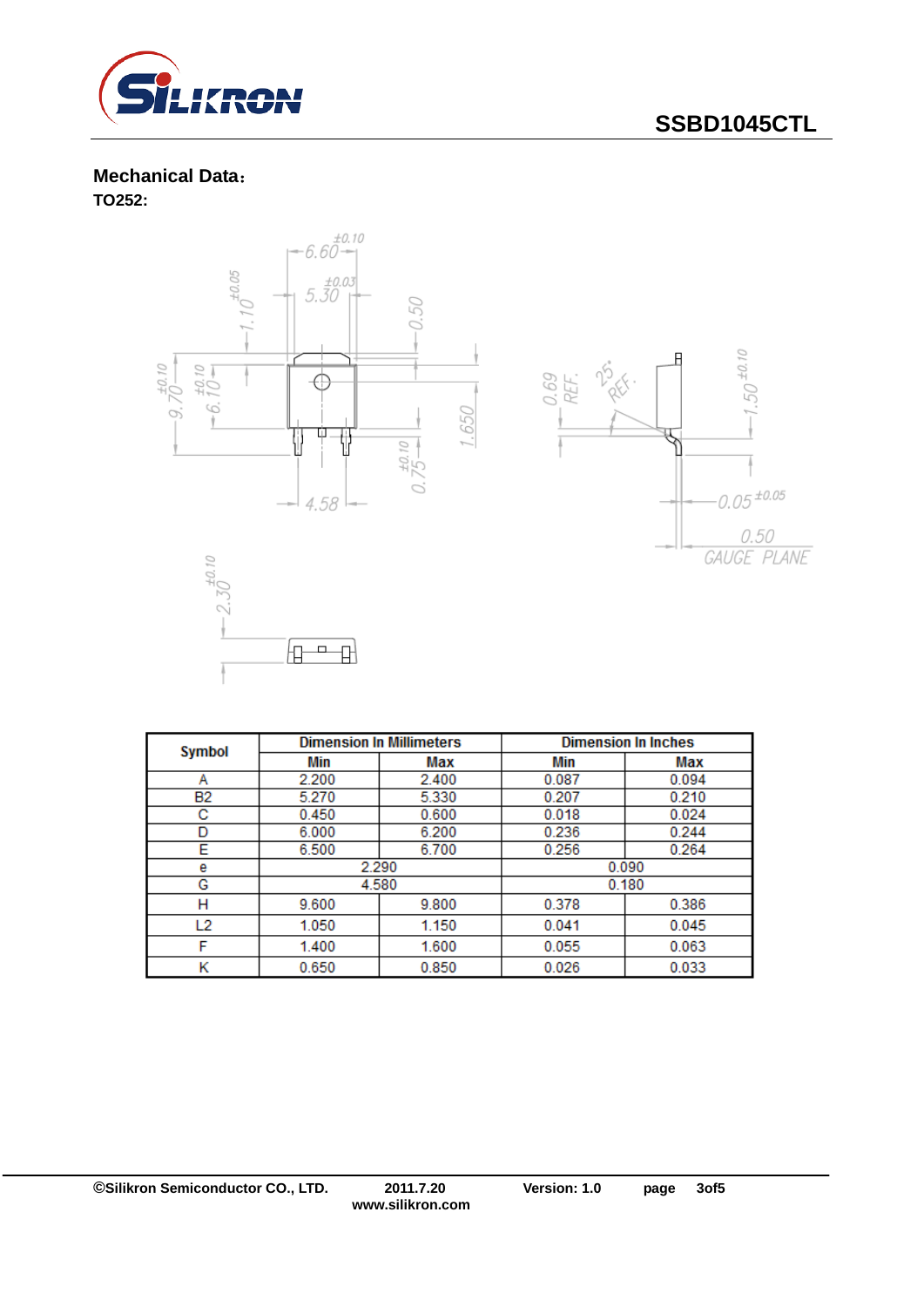

# **Ordering and Marking Information**

# **Device Marking: SSBD1045CTL**

## **Package (Available) TO-252 Operating Temperature Range C : -55 to 150 ºC**

## **Devices per Unit**

| e Type | <b>Tube</b> | Packag   Units/   Tubes/Inne   Units/Inne |            | <b>Inner</b><br><b>Boxes/Carton</b> | <b>Units/Carto</b><br>n |
|--------|-------------|-------------------------------------------|------------|-------------------------------------|-------------------------|
|        |             |                                           |            |                                     |                         |
|        |             | <b>Box</b>                                | <b>Box</b> | <b>Box</b>                          | <b>Box</b>              |

# **Reliability Test Program**

| <b>Test Item</b>   | <b>Conditions</b>   | <b>Duration</b>   | <b>Sample Size</b>  |
|--------------------|---------------------|-------------------|---------------------|
| <b>High</b>        | Ti=125℃ to 175℃ @   | 168 hours         | 3 lots x 77 devices |
| <b>Temperature</b> | 80% of Max          | 500 hours         |                     |
| <b>Reverse</b>     | <b>VDSS/VCES/VR</b> | <b>1000 hours</b> |                     |
| Bias(HTRB)         |                     |                   |                     |